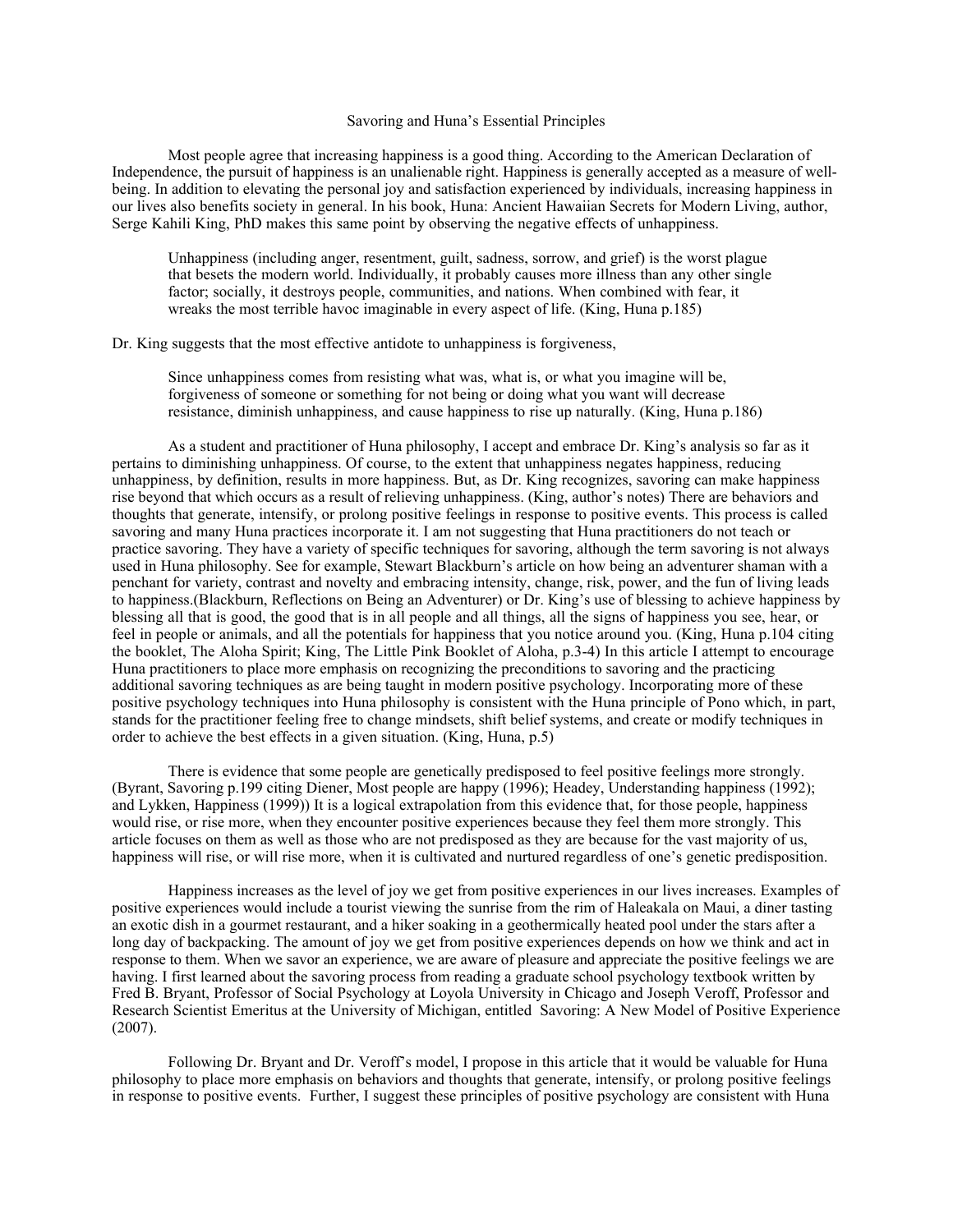philosophy. My goal is to suggest that when Huna practitioners facilitate healing and counsel others in coping with negative conditions and events, they consider teaching, where appropriate, how to savor the positive experiences in our lives and thereby increase happiness, joy, and pleasure in life. Further, savoring not only enhances the overall quality of our lives, but also strengthens our immune system and promotes physical health.

Huna as taught by Serge Kahili King, Ph.D., who was adopted as the grandson of Joseph Kahili and trained in his tradition, comes from the kupua tradition of the Kahili family from the island of Kauai. Huna is a Hawaiian word meaning "secret," but it also refers to the esoteric wisdom of Polynesia. Kupua, another Hawaiian word, refers to a specialized healer who works with the powers of the mind and the forces of nature. (King, www.huna.org/html/huna.html) Huna is more a philosophy than anything else. It's not a religion. It's a way of perceiving the world and how things work that is very ancient. There are many types of healing that derive from it, but it itself is not a method of healing . The seven essential principles of Huna are:

The World Is What You Think It Is. (Ike) You create your own personal experience of reality through your beliefs, expectations, attitudes, desires, fears, judgments, feelings and consistent thoughts and actions.

There Are No Limits. (Kala) There are no real boundaries between you and your body, you and other people, you and the world, or you and God. Separation is an illusion. And, there are unlimited potentials for creativity.

Energy Flows Where Attention Goes. (Makia) The thoughts and feelings that you dwell on, in full awareness or not, form the blueprint for bringing into your life the nearest available equivalent experience to those same thoughts and feelings. Directed attention is the channel for the flow of biological as well as cosmic energy.

Now Is The Moment Of Power. (Manawa) You are not bound by any experience of the past, nor by any perception of the future. You have the power in the present moment to change limiting beliefs and consciously plant the seeds for the future of your choosing. As you change your mind, you change your experience. There is no real power outside of you, for God is within.

To Love Is To Be Happy With. (Aloha) The universe and human beings exist because of love. In Huna, love involves the creation of happiness. It is not just a side effect. Everything works better, and is better when this principle is followed consciously.

All Power Comes From Within. (Mana) There is no power outside of you because the power of God or the Universe, works through you in your life. You are the active channel for that power; your choices and decisions direct it. No other person can have power over you or your destiny unless you allow it.

Effectiveness Is The Measure Of Truth. (Pono) In other words, all systems are arbitrary, so feel free to use what works.

(DiCarlo, Interview With Dr. Serge King, 1996)

Huna wisdom may be applied to anything, but it is particularly well suited to accomplishing goals, achieving success, and turning dreams into deeds. (King, Huna p.17) Interestingly, Huna's seven essential principles also embody the essentials for increasing happiness in our lives through the positive psychology techniques that enhance savoring. Further, applying the seven principles of Huna to our lives consistent with the notion of savoring increases happiness in our lives, makes us more healthy, and benefits society in general. This article is limited to drawing comparisons between Huna's seven essential principles and savoring. Additional work should be undertaken to compare Huna's notions of multiple selves and multiple levels of reality to the principles of savoring. To begin then, what are the positive psychology principles of savoring and what can we do to experience more joy in our lives?

Dr Bryant and Dr. Veroff postulated that there had to exist a positive counterpart to coping. With coping, our thoughts and behaviors dampen or cut short bad feelings from negative events. With savoring, on the other hand, thoughts and behaviors generate, intensify, or prolong positive feelings in response to positive events.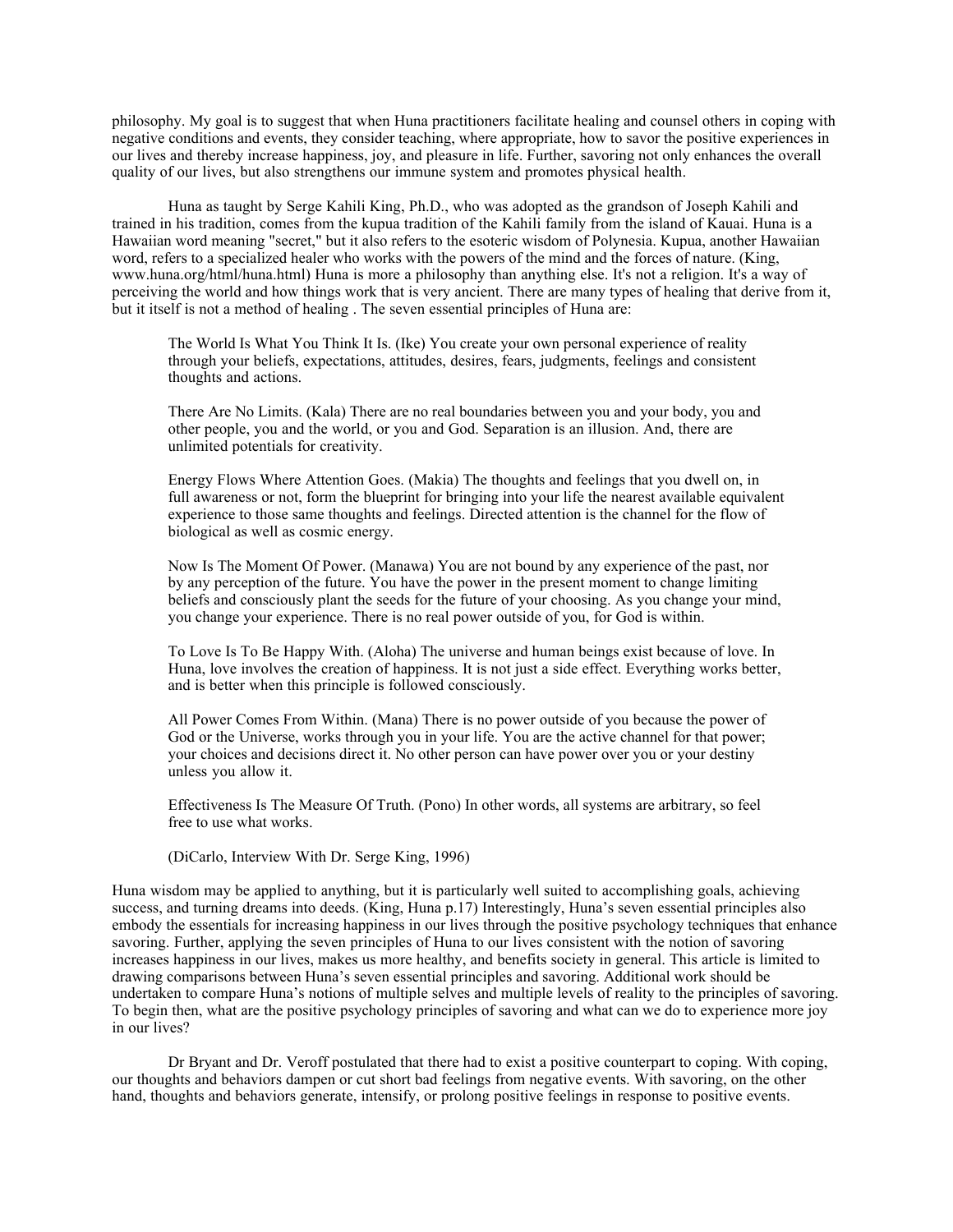(Bryant, Art of Savoring) There are techniques that can be taught that increase our ability to savor positive experiences that are consistent with, and many times contained within Huna philosophy. Further, by learning how to cultivate savoring, defined as the capacity to attend to, appreciate, and enhance the positive experiences in one's life, people can better enjoy love, truth, beauty, community, God, sexuality, spirituality, or whatever preferred values and individual goals one deems important. Thus savoring is a boon to positive fulfillment in life. (Byrant, Savoring p. xi)

Dr. King appears to agree with Dr. Bryant's and Dr. Veroff's notion of controlling our response to events in our lives. He too has suggested that, despite being unable to control events, we can control our response to them.

Naturally, there are things and events that we can't control, but we can always control our response to them. And, the more skill we can use in our response, the more influence we have on those things and events even if we cannot control them... if you are the captain of a sailboat, you can't force the wind and the currents to do what you want. But if you are a skillful captain, you can adjust your sail and your rudder to the wind and the current in order to get where you want to go. (King, Huna p.164)

By following Huna's principles in the right way, we can prolong and intensify positive feelings in response to positive events in our lives which increases happiness. This is because the notion of savoring is consistent with Huna's principles. Savoring is a form of controlling our response to events in our lives.

Dr. Bryant and Dr. Veroff also use a sailboat metaphor. It was suggested by D.T. Lykken in his book Happiness: The Nature and Nurture of Joy and Contentment. He suggested that our baseline level of happiness is like the level of a lake and we are in a sailboat on it. The height of our boat is our level of happiness. Waves are positive events and troughs are negative events. After they subside we return to the baseline level of happiness. Expanding on this metaphor, Dr. Bryant and Dr. Veroff suggested that coping is sailing one's boat so as to avoid troughs and steer out of troughs that one cannot avoid, whereas savoring involves sailing one's boat so as to find the waves one wants to encounter and make them bigger and longer lasting, if one chooses. (Bryant, Savoring pp.199-200) Or, following Dr. King's metaphor, as "captain" of our "sailboat" (i.e. our lives) we can "adjust our sail and rudder" (e.g. apply the principles of savoring in response to positive events) "to get where we want to go" (e.g. increased happiness in our lives). Although, we cannot always *control* when, or if, positive events occur in our lives, we can *control* our response to them to more fully savor them. I emphasize the word *control*. It should be noted that Dr. King would suggest that while we cannot control when or if positive events come into our lives, we can *influence* them to come into our lives. (See, Huna principle, Energy flows where attention goes (Makia) above). This is not a notion advanced by Dr. Veroff and Dr. Bryant. Nonetheless, Huna philosophy clearly encompasses the notion of controlling our response to events in our lives to relieve tension and eliminate anger.

Dr. King recognized in his article, Who Owns Your Happiness?, that application of the Huna techniques Dynamind, Blanket Forgiveness, and Permission do not bring about happiness although, they do provide relief from major tension and eliminate anger. In his article, Dr. King states that he realized that his unhappiness was related to things that had happened in the world that he was unhappy about -- things that he didn't like and that he didn't feel he could do anything about. Upon realizing this, he pondered why he had to be unhappy about things he could not do anything about which led to his realization that he had fallen into what he called one of the oldest unhappiness traps in the world. He had made his happiness dependent on the behavior of other people and, in effect, made them the owners his happiness, able to dole it out to him by choice, by whim, or even unintentionally. Dr. King declared that his happiness no longer belonged to him. He commented,

I was amazed to find out how much my happiness depended on so many little things like temperature, sunshine, food preparation, news, voice tones, whether machines worked the way I wanted them to or not, bills, bank account levels, the availability of things, whether other people were happy or not, and on and on and on. (King, Who Owns Your Happiness?)

So the question becomes -- if we eliminate the sources of unhappiness in our lives, will we be happy, or at least happier?

In his article, The Art of Savoring, in Natural Solutions magazine, May 2006, Dr. Bryant, asks the reader,

Imagine that you could handle every problem or hassle in life, traffic jams, family squabbles,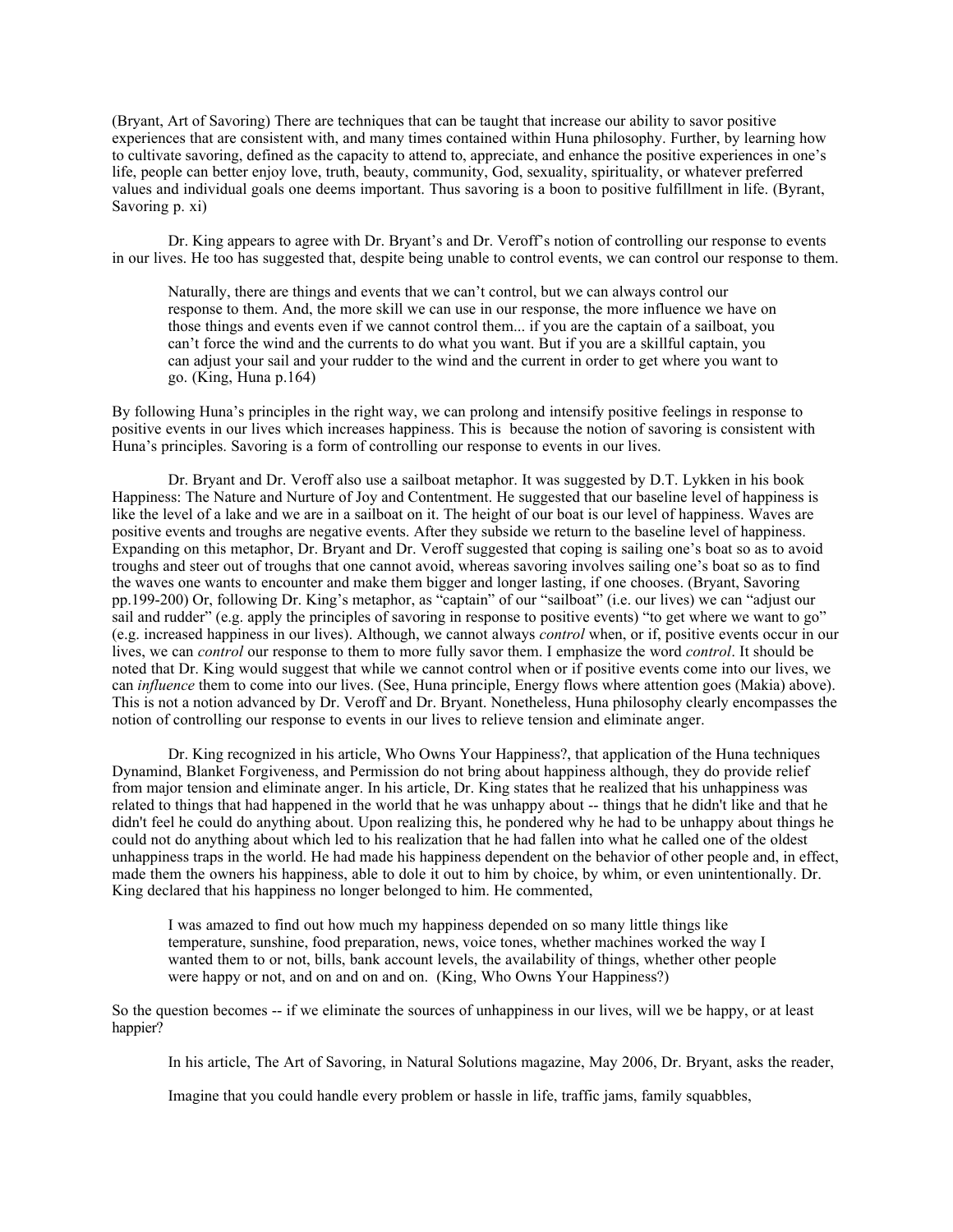illness, the DMV-- no matter the difficulty you could overcome it and in the face of adversity, you could resolve every fear, overcome all pain and stress, and cope effectively -- thus freeing yourself of any depression, anxiety, or distress.

Then, he posits, "You would happy and find joy, right?" Dr. Bryant's answer -- "Not necessarily." A student of Huna would recognize that Dr. Bryant's list of difficulties and adversities are just the kind of things that the practice of Huna philosophy addresses and cures. However, I believe Huna practitioners would benefit by incorporating more specific techniques (e.g. savoring) that increase the level of happiness in our lives beyond that which might arise from overcoming difficulties and adversities.

According to psychological research, being able to cope with negative events has little to do with being able to find joy in positive ones. In other words, just because you're not down doesn't mean you're up. And just because good things happen doesn't mean you necessarily enjoy or appreciate them. Rather, finding joy is both an art and a science. Research indicates that the level of joy we get from positive experiences depends on how we think and act in response to them. We don't automatically feel joy and happiness when good things happen to us. But, we *do* have the capacity to. We *can* attend to, appreciate, and enhance positive experiences in our lives. (Bryant, Art of Savoring) Pragmatic Huna philosophy grew out of an exceptionally keen observation of life by Polynesian kahunas of esoteric knowledge. Huna's ethics include happiness or pleasure in the practice of the seven principles (King, Huna pp. 6 & 15). I believe Huna philosophy is actually rich with ways to increase savoring in our lives, if we look for them. In this article, I intend to identify those ways that are contained within Huna's seven essential principles, to suggest that more emphasis be placed on them, and to encourage other practitioners of Huna to recognize our capacity to increase happiness through developing savoring skills and to applying those skills where appropriate in the practice of Huna.

When it comes to feeling joy in life, it's just as important to avoid thinking negatively as it is to think positively. All too often savoring gets lost in the stress of everyday living and thus, beautiful views pass unnoticed, scrumptious desserts are swallowed untasted, and relationships with friends and family go underappreciated. I believe this condition is what Dr. King was addressing in his article, Who Owns Your Happiness? when he suggested that his happiness was inhibited by stress caused by things he could do nothing about. Although we may have no shortage of positive experiences, attending to them, appreciating them, and enhancing them requires the practice of savoring. And, savoring is inhibited by negative thinking. On the other hand, elimination of negative thinking only creates a condition precedent to savoring. Therefore, it does not necessarily give rise to increased happiness unless subsequent savoring occurs.

So what are the relevant concerns to be addressed in achieving happiness offered by Dr. Bryant and Dr. King? In his article, Dr. King set about the process of "buying up" all those shares of his happiness owned by others. His aim was to create a sole corporation where he owns all the stock in his happiness, where he was the only one to decide whether he feels happy or not. Dr. Bryant, explains that it may be a tall order to forego thinking about the social concerns that compose the world we inhabit. People have a finite amount of attentional resources they can use to optimize their emotional experience. Worrying and thinking about pressing problems deplete these attentional resources and reduce people's ability to savor. (Bryant, Savoring p.205) Therefore, both Dr. Bryant and Dr. King are suggesting that reducing stressors and distractors in our lives (e.g. reducing the number of people who "own" our happiness or reducing the number of social concerns we think about) will give rise to conditions conducive to savoring. But, are our attentional resources finite?

One Huna principle suggests that "There are no limits. (Kala)" (i.e. there are unlimited potentials for creativity). Presumably this would mean there are no limits on our attentional resources. Huna philosophy suggests that our creativity (i.e. attentional resources) is limited by "filtered limitation", a term of art which means limitations imposed by ideas and beliefs that inhibit creativity rather than enhance it, such as beliefs that engender helplessness and hopelessness. Obsession with suffering filters out contrary experiences making it nearly impossible to do anything about the suffering. Filtered limitations generate focus without the potential for positive action. (King, Urban Shaman p.60) Eliminating filtered limitation would expand attentional resources, which are, therefore, not limited according to Huna philosophy. And, eliminating filtered limitation can be accomplished by reducing stressors and distractors (e.g. obsession with suffering).

Kala is defined as: to loosen, untie, free, release, remove, unburden, absolve, let go (Pukui, p.120). By loosening, untying, freeing, releasing, and unburdening the part of our attentional resources used up by worry (i.e. filtered limitations) we expand our capacity to savor life. Further, Kala also is defined as: to forgive, pardon, or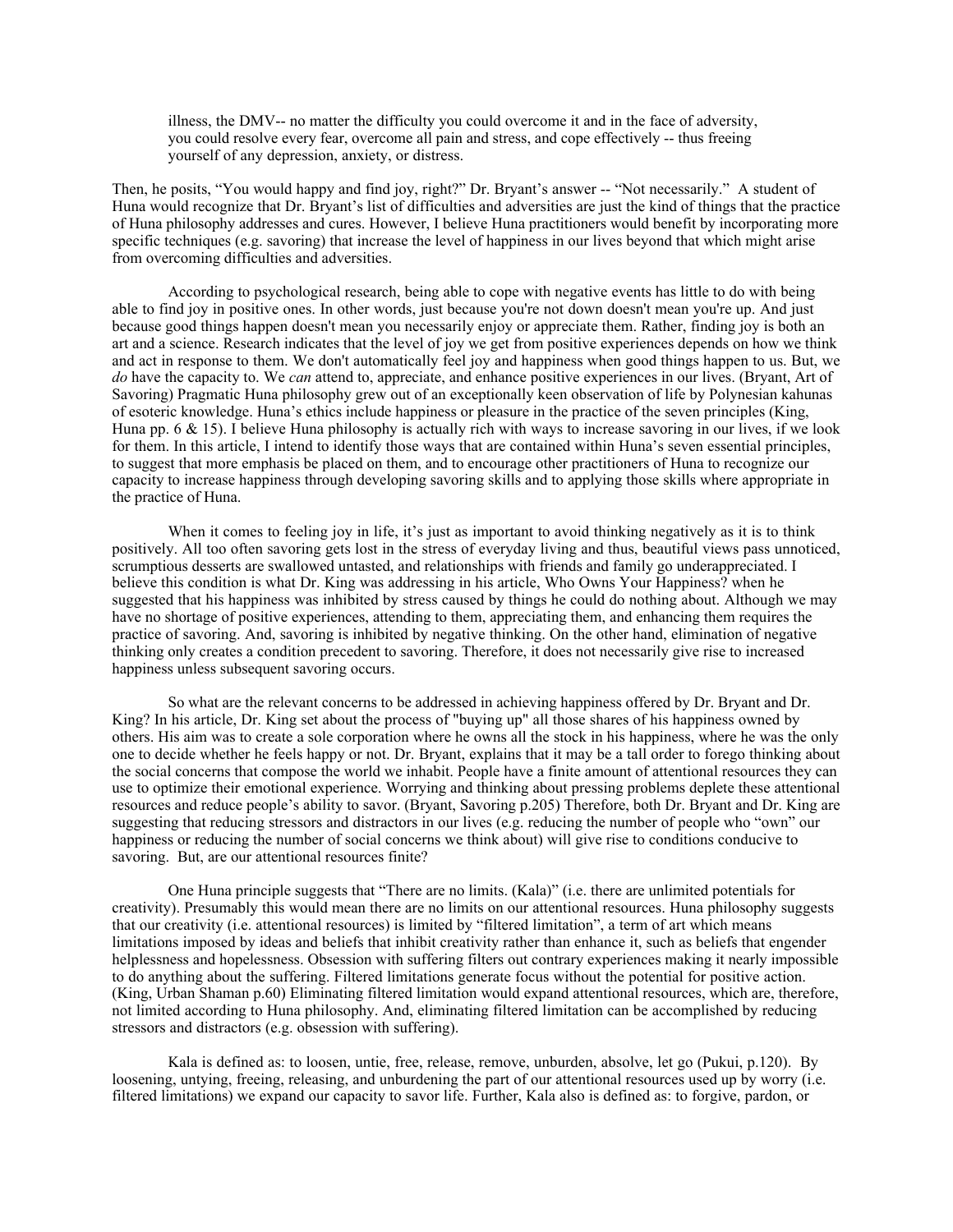excuse. (Pukui, p.120). As explained further below, worry is fruitless and cannot prevent negative outcomes. Through forgiveness, pardon, and excusing, one can free oneself of wasting attentional resources on worrying. Recognizing that we can free ourselves of wasting resources on fruitless worry leads to expanding our ability to savor life. Believing that there are no limits is a way of granting oneself tremendous freedom, but its corollary is total responsibility for one's actions and reactions. (King, Huna p.3) This corollary suggests that we should take responsibility for our reactions to worry and do more than eliminate it. We should learn to practice savoring.

My good friend, a healer and lightworker from the Big Island of Hawaii, recently confided to me that her happiness was increasing only gradually. She attributed it to discovering a new peace within herself from realizing that she had gifts (talents) to share with others. I suggested to her that she, and other healing facilitators I have met, are many times primarily focused on correcting problems rather than teaching people how to enjoy pleasure in life. I referred her to Dr. Bryant's article, The Art of Savoring, as a way to help her accelerate the increase in her happiness. Her response after reading it was enlightening. She said that focusing on correcting problems "is exactly what I have been doing. I thought if I healed all the pain I would find joy. I *did* realize I needed to really "savor" the good times but, this (article) goes much further." So, how are Dr. Bryant's principles of savoring further reflected in Huna philosophy? And, what are the techniques that can be used to increase savoring and thus happiness in our lives? First, we must examine what savoring is.

Explaining the purpose of his book, Savoring: A New Model of Positive Experience (2007), Dr. Bryant comments that there has emerged a vibrant new discipline within the field of psychology known as "positive psychology". Among psychologists studying positive psychology there has been relatively little analysis of the processes underlying positive experience. What the field lacks are cogent ideas about the dynamics of positive experience, ideas about the processes that link positive events or positive personality styles with positive emotions. Savoring refers to the processes through which people actively derive pleasure and fulfillment in relation to positive experience. (Bryant, Savoring p.xiii)

How Dr. Bryant and Dr. Veroff chose the word savoring for this branch of psychology helps us to understand what the term means. First, they noted that they needed to distinguish between the process of attending to joy and the joy itself. They needed a word to denote the positive counterpart of coping. The term had to refer to the processes rather than to the outcome of enjoyment, and it had to convey the dynamic, interactive, transactional nature of positive emotions. Many words came to mind: rejoicing, reveling, delighting, basking, luxuriating, appreciating, cherishing, enjoying and relishing, for example. But, savoring most vividly captures the active process of enjoyment, the ongoing interplay between person and environment. Savoring conveys metaphorically a search for the delectable, delicious, almost gustatory delights of the moment. Dr. Veroff and Dr. Bryant extended the meaning of savoring, in the psychological context, beyond sensory experience such as taste, to attending more complex cognitive associations. Therefore, savoring can refer to well-being derived from accomplishments or social connections. People savor attending to their pleasurable communion with nature or to their uplifting transcendence in God, taking pleasure from doing a difficult task, reflecting on the joy of watching their children grow up, or from countless other positive feelings. After his retirement, Dr. Veroff wrote the following in his notes about savoring.

Outside the window framing my computer monitor are the lush greens of early summer mornings in Michigan. The sun gently illuminates shades of the verdant wild marsh on my left, thicker textured woods in front of me, and grazes of three cedars and one small ash tree on my right. I can barely see the sky. I gaze at the scene awaiting the inevitable bird that interrupts the landscape with more flashy color. I'm not disappointed. A cardinal, solitary at the moment but sometimes with a mate, does his thing beneath the yew branches. A mourning dove perches on a dead limb of a willow in the marsh, and goes through a preening display for a good five minutes. I am savoring this ten-minute interruption from the ordinary flow of life, looking around me, and appreciating the visual blessing of life I lead in the natural world. Had I been outside, I'm sure my appreciation of this scene would extend to the sounds and smells, and the almost erotic feel of the sun on my arms. This is what it is all about, I tell myself. Savoring life. Enjoying its everyday bounty. This is what I wasn't doing in my life before retirement. This is what I'm now doing before I die. For so long I had been too busy as an academic researcher-professor-administrator at the University of Michigan to savor everyday life. Who had time to savor when you led a busy, involved, responsible professional life in the United States at the turn of the 20th century? (Bryant, Savoring pp.9-10)

Through dozens of studies conducted by Dr. Bryant with thousands of adults and hundreds of children in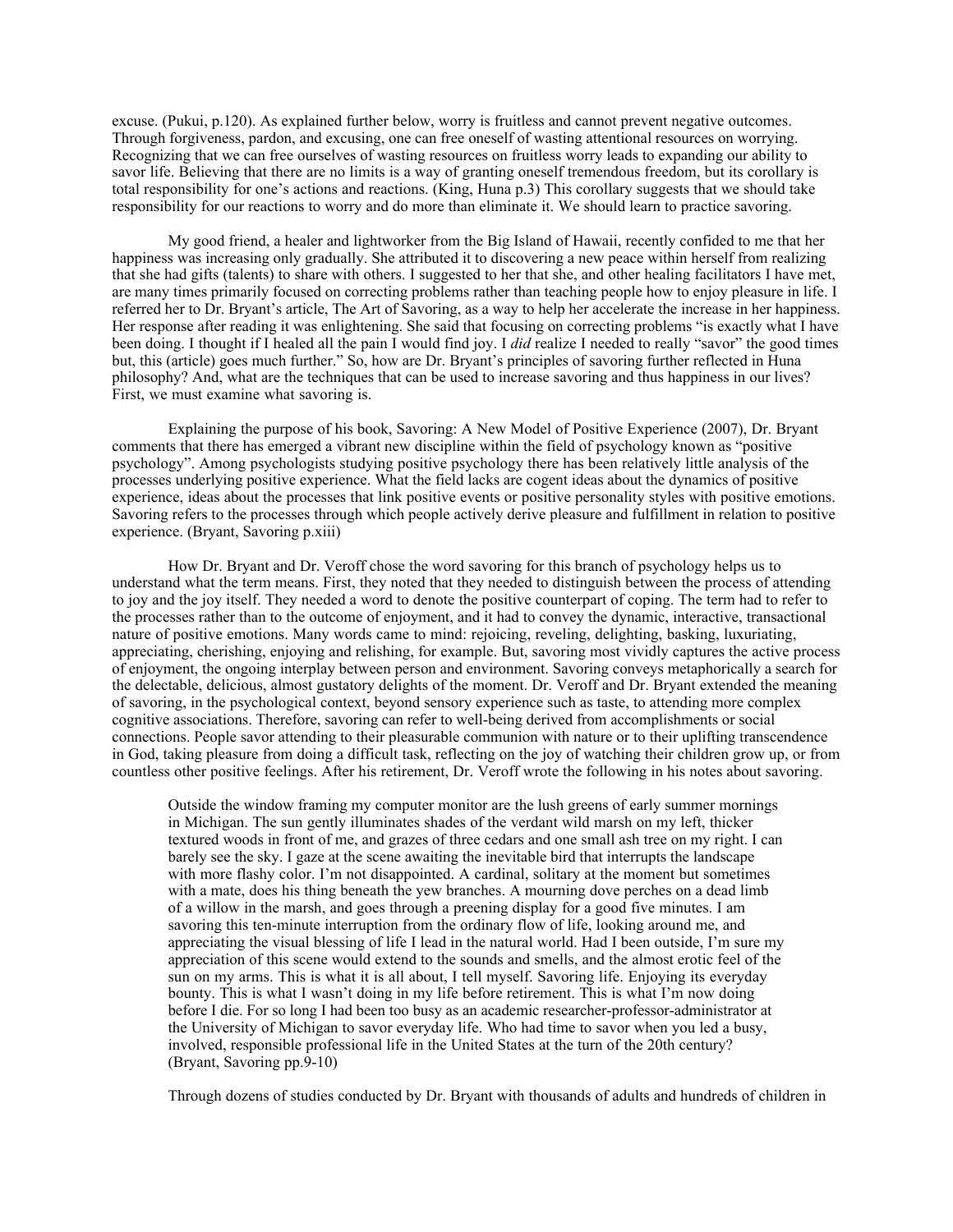the U.S., Canada, Australia, and Japan, he discovered a reliable set of strategies that people use to help them savor positive experiences. These studies have shown that the greater their skill at savoring, the greater the joy people feel in response to positive events. What's more, the ability to savor highly predicts how happy people say they are. Mindful savoring connects us with countless positive experiences—from marveling in awe at a beautiful sunset, to luxuriating in a warm Jacuzzi, to basking in the pride of our accomplishments. Research suggests savoring not only enhances the overall quality of our lives, but also strengthens our immune system and promotes physical health. Additionally, survey research following large representative samples over time has found that positive emotions in general also can improve short-term physical health and lessen the risk for illness. (Bryant, Art of Savoring) So, what can we do to bring more savoring into our lives?

According to Dr. Bryant and Dr. Veroff, three critical preconditions must exist in order for savoring to occur. To put them in context, take for example the young mother who rarely let herself feast on pleasure because she is too concerned about what her family needs. Even if no one is knocking on her door for consolation or help, she imagines that they might be. Sooner than savor, she would make plans to help someone. In planning and preparing birthday parties for her children, she rarely savored the games and festivities she organized for the celebration because she was so busy worrying about the social dynamics of the party. It was only the next day, when she was without external obligation, that she could watch the video tape of the party and savor the celebration retrospectively. This occurs not just with social responsibilities, but with every other concern in the hierarchy of motives. If a need is unmet – if we're hungry, unsuccessful, frustrated, oppressed, or unloved – then savoring cannot easily occur. (Bryant, Savoring p.10) Or, consider Dr. King's preoccupations that prevented his happiness, "temperature, sunshine, food preparation, news, voice tones, whether machines worked the way I wanted them to or not, bills, bank account levels, the availability of things, whether other people were happy or not, and on and on and on."

The three preconditions to savoring proposed by Dr. Bryant and Dr. Veroff are:

First, people must be relatively free of pressing social and esteem needs. Second, people must be focused on attending to their present experience. And third, people must have some degree of awareness of the positive feelings they are experiencing. (Bryant, Savoring p. 204)

For people who savor their lives easily, these preconditions arise quite automatically. But what about people who find it hard to savor, who have trouble breaking free of distracting thoughts, staying present-focused, or being mindfully aware of positive feelings? Interestingly, if we examine Huna philosophy with these preconditions in mind, we see that the application of Huna's seven principles enhances them. In other words, the ancient Hawaiians knew how to savor life.

Consider the first precondition, being free of pressing social and esteem needs. Dr. Bryant suggests actively discounting any thoughts or external stimuli that might interfere with savoring by reinterpreting these distractions as being temporarily irrelevant. Individuals who worry until they no longer feel like continuing, stop worrying sooner than those who worry until they feel they have generated as many potential solutions as possible. One method is to set aside a fixed amount of time in which to worry constructively and then stop worrying. If one wants to experience happiness, then one should devote one's attention to pursuing it, and not to fruitless worrying about possible catastrophes that worrying cannot prevent. (Bryant, Savoring p.206) Similarly, Huna philosophy addresses being free of pressing needs. "You cannot get wet from yesterday's shower. You cannot get full from tomorrow's meal." (King, HunaQuest) Worrying will not do any good. Dr. King explains:

Nearly all of our fear comes from remembering past pain or danger and projecting it into a future possibility. And, nearly all of our anger comes from remembering past wrongs and projecting them into the future, too. I'd say that 90 percent of our present moment experience contains nothing to be fearful or angry about. While you are fully centered in the present moment you are not thinking about the past and you are not worried about the future. In the moment, unless you are currently experiencing some kind of traumatic or upsetting situation, there is nothing to make you feel fearful or angry, and so your body relaxes, your emotions calm down, and your mind clears. (King, Huna pp.83-84)

Accordingly, the basic Huna principle "Now Is the Moment of Power." (Manawa) enhances the first precondition to savoring. This is more fully explained below.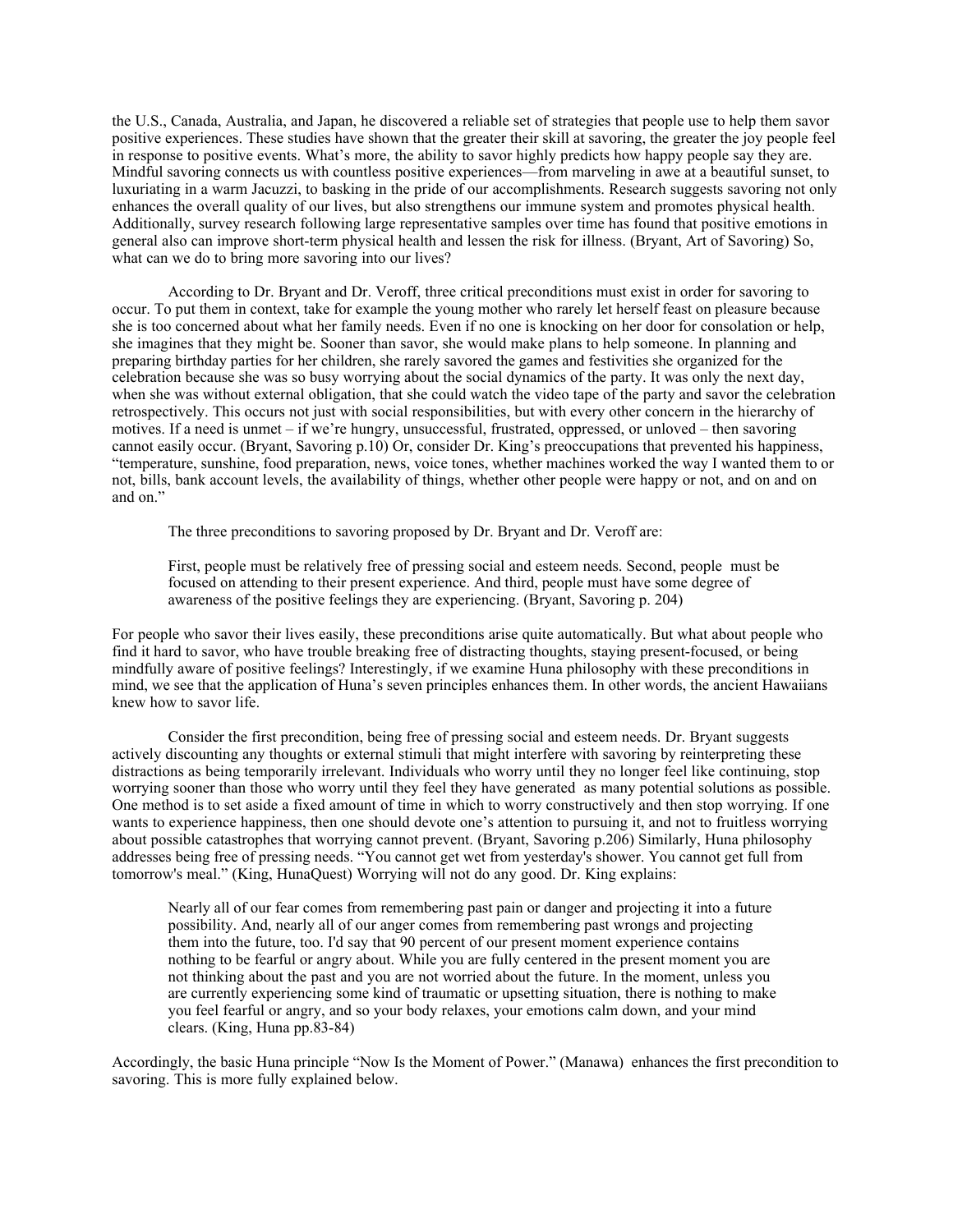Consider being focused on attending to your present experience. Dr. Bryant suggests employing "intentional mindfulness qualities." They are: (a) nonjudgmental orientation (i.e. impartial witnessing or not concerning oneself with evaluation), (b) openness (i.e. seeing things as if for the first time, and (c) acceptance (i.e. being focused on things as they are in the present). Becoming nonjudgmental might require consciously reminding oneself not to evaluate one's ongoing experience. Becoming open to novelty might require purposefully doing or trying something different for a change. Becoming more present-focused might require putting away one's appointment book and removing one's wristwatch. (Bryant, Savoring p.207)

The obvious Huna principle related to being focused on things as they are in the present is "Now Is the Moment of Power" (Manawa). You have to admit that neither the past nor the future have any power because you can't touch them, taste them, feel them, see them, smell them, or react to them in any way. For all practical purposes they don't even exist. Memories of the past exist in the present and you can alter your relationship to them – change your thinking about them – and thereby change their effect on your life. Think of the future as a blank slate and you can give yourself permission to try anything. (King, Huna p.20-21)

Manawa is defined as time, turn, season, date, chronology, period of time and for a short time, infrequent - - but, it is also defined as affections, feelings, disposition, heart, seat of emotions. (Pukui, p.237) Therefore, in this context manawa can mean that now is the moment of power *and* this is where your disposition, feelings, affections, heart, and seat of emotions exist – not in the future where worrying is focused. Ancient Hawaiian thought related everything, including memories and expectations, to the present moment. Such a concept leaves no time for guilt or worry and is a perfect example of Hawaiians' ability, even today, to live in the present moment. (King, Huna p.11) Further, it demonstrates their understanding of savoring life and its preconditions.

The obvious Huna principle related to nonjudgmental orientation is "To Love Is To Be Happy With" (Aloha), and its corollary, Love increases as judgment decreases. (King, Urban Shaman p.70) Love (aloha) is being in the presence of someone or something (alo), sharing joy (oha), and sharing life (ha) (King, Huna p.22, citing Kaufman, Barry, To Love Is to be Happy With, Toronto, Canada, Ballantine, 1977) Criticisms of yourself or others cause your body to tense. (King, Huna p.102) A nonjudgmental orientation relaxes tension and permits savoring. Aloha, a fundamental principle of Polynesian philosophy, increases the ability to savor life.

Next, consider enhancing attentional focus on pleasurable aspects of one's ongoing experience. Dr. Bryant suggests that savoring is not simply experiencing pleasure or enjoyment. Savoring involves taking the perspective of an inquiring journalist toward one's own pleasurable experiences and then reporting these inquiries to oneself. Therefore, avoid polyphasic activity (multitasking). Be meta-aware. Ask yourself, "If I knew I would be struck dead by lightning six months from today, how would I live until then" (i.e. when you encounter a positive experience imagine it is the last time you will ever go through the particular experience). This will make the present much more vivid and salient; and imagining one will never again experience the particular moment dramatically accentuates the positive features and feeling involved making it easier to notice and appreciate those aspects of the moment that are most readily savored. (Bryant, Savoring p.208) The related Huna principle is "Energy Flows Where Attention Goes" (Makia). Whatever holds your interest will also tend to attract your emotional and physical energy. Successful people direct and hold their attention on something by conscious choice. (King, Huna p.19) Makia is defined as an aim, motto, purpose; to aim or strive for, to concentrate on. But, is also means pin, nail, wedge, spike, stake, bolt; to nail, bolt; to drive stakes, as in surveying; to fasten (Pukui, p.229) – as if to suggest fastening or pinning one's attention to something. Further, pinning, nailing, and fastening is a form of attraction between two things. Whenever you are engaged in sustained focused attention on anything, such attention channels the energy of the universe into manifesting the physical equivalent of the focus. The manifestation is not just the equivalent of what you are looking at, saying, listening to, or doing. It is the equivalent of the sum total of your entire attention, including habitual expectation. (King, Urban Shaman, pp.62-63) This ancient Huna principle suggests that happiness will manifest from engaged sustained focus on pleasure from positive experiences. And, that the ancient Hawaiians knew how to savor by focusing on the pleasurable aspects of ongoing experience.

"Talk story" is a Hawaiian way to savor. Talk story is defined as Hawaiian Pidgin for chatting, but can mean more in that the term comes from a strong cultural tradition of storytelling. In Hawaii, chatting often involves telling stories to express ideas, experiences, feelings, etc. (Blankenship, Hawaiian Language & Pidgin Glossary) People often savor the past by reminiscing. And, narrative truth does not have to conform to historical truth. Embellishing the past in the form of story telling is a wonderful way to savor. Likewise, people can savor the future by anticipating. Even more interesting people can increase savoring the present by anticipating reminiscing in the future (anticipated recall) and further increase present savoring by reminiscing about the anticipation one felt before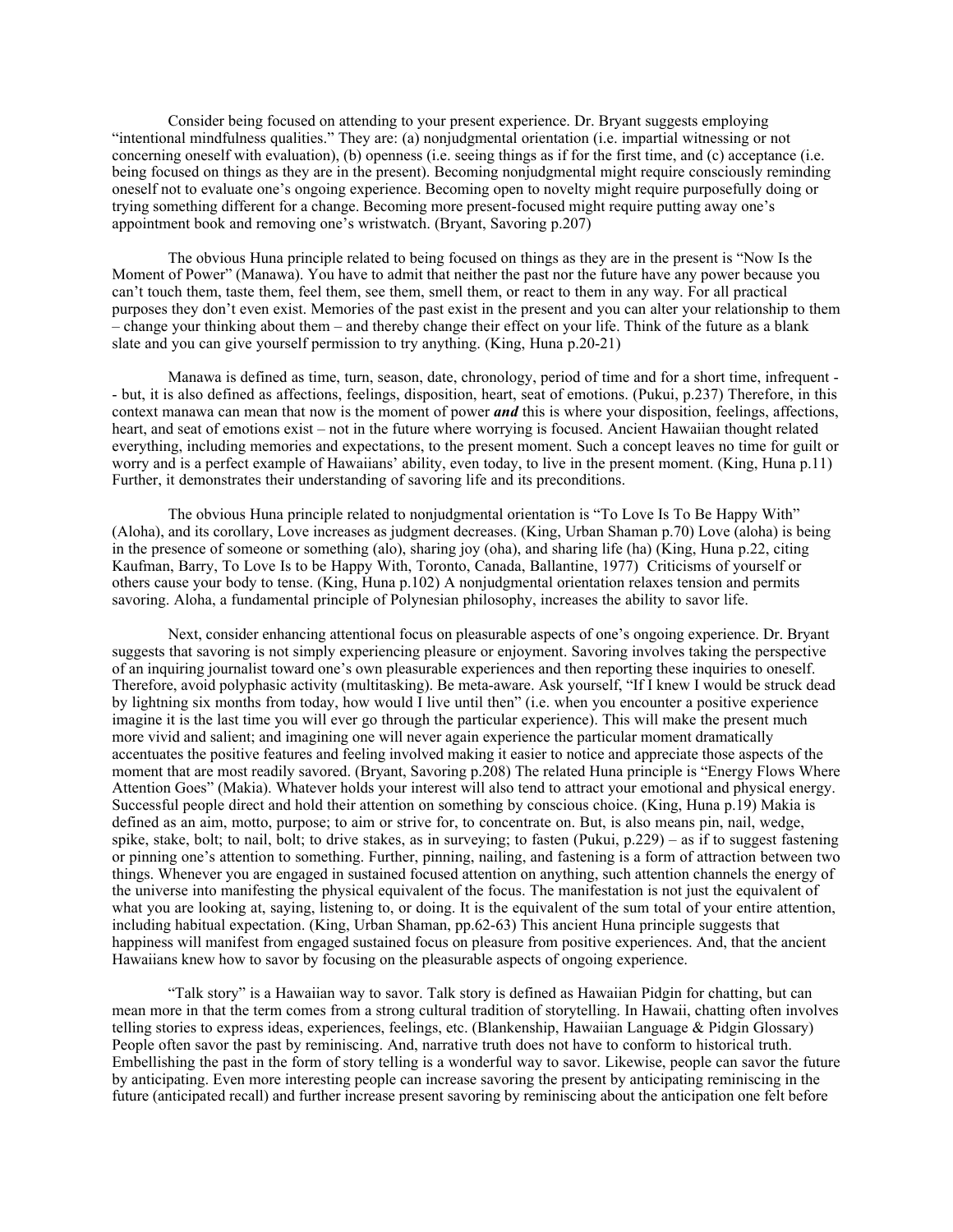(recalling anticipation). (Bryant, Savoring, Chapt. 6) Similar to Dr. Bryant's suggestion that narrative truth does not have to conform to historical truth is the Huna practice of Haipule. You cannot change the past but, you can change a memory of the past. Haipule means prayer. Hai is defined as offer or present. Pule is defined as prayer, asking; blessing, reinforcing; spell, or change something. The change must be in the present. Memories of the past can be changed by changing present memory. Haipule is a process for using affirmation, imagination, and action to create a new "dream" that when it has enough energy becomes reality (King, HunaQuest and King, Urban Shaman p.133) Haipule changes historical truth to a new present memory. This is an example of the Huna principle, "The World Is What You Think It Is", (Ike) Ike means: to see, know, feel, perceive, be aware, understand. In its active form of ho'ike it means: to show, demonstrate, explain, reveal, experience. The general idea in the Huna philosophy is that our way of seeing the world determines our experience of the world (King, Huna p. 18). If you accept that the world is what you think it is, consciously and unconsciously, then it only makes sense to work on changing your beliefs for the better in order to have a better life. Life will be good to the degree that your thinking is good. You can't hide from your beliefs. (King, Huna pp.12-13) Again, Hawaiian Huna philosophy facilitates savoring life.

Dr. Bryant has gathered ten insights into savoring, along with concrete suggestions aimed at helping us enhance savoring in our lives. Data show that particular strategies work best for particular situations and personality types. People don't use all ways of savoring at the same time but employ different savoring techniques for different kinds of positive experiences and at different times to optimize enjoyment.(Bryant, Art of Savoring) Dr. Bryant is suggesting that you find the methods that work best for you. This is reflected in the Huna principle of "Effectiveness Is the Measure of Truth" (Pono). We learn most of our skills by trial and repetition of what works. Pono is a concept of goodness, rightness, or apppropriateness. In ancient culture it meant the greatest good for the greatest number. The truth of your actions will be demonstrated by the results as they are experienced by all involved. (King, Huna p. 15) Whether you are striving for riches or recognition, intimacy or friendship, health or fitness, (or happiness), take a look at how your striving is affecting you personally, the people around you, and the world around them. When the results are good, they are pono. Therefore, the Huna principle of pono is consistent with finding the savoring techniques that are most effective.

Dr. Bryant's insights and suggestions are below. Remember as you read them, that savoring is a *process* not to be confused with the feeling of joy or happiness. Imagine the rush of pleasure that comes from a positive event. That is happiness. Now, compare and contrast that with really savoring that event -- luxuriating in the feeling, letting time slow down, emptying your mind of all distractions and just savoring it as if it were all that existed. See the potential for increasing the happiness. This is how savoring increases happiness. It is a *process*. Happiness is the result. Increasing happiness is the goal. Savoring is how one gets more of it.

One: Share your good feelings with others. Whether you're celebrating a birthday with close friends or hiking through a meadow with a loved one, tell the other person what you appreciate about the moment. Sharing is the strongest predictor of the level of enjoyment someone feels. In fact, studies of people's reactions to positive life events have found that people who share their positive feelings with friends have higher levels of overall happiness than people who do not share their feelings. If you're by yourself, no problem. Research shows that merely thinking about sharing the memory of an ongoing positive experience later with other people works just as well, perhaps because, in part, the desire to share the memory later with friends can motivate us to notice pleasurable details we might otherwise miss. The Huna principle of, "To Love Is to be Happy With." (Aloha) is related to sharing and precisely on point. If you define love as the behavior of being happy with someone or something, then increasing your loving is a practical thing to do. The ancient wise ones who developed these ideas noted the curious fact that happiness increases as happiness increases, meaning that you have to spread it around to keep it going. As you practice love (aloha), you increase love and happiness for all concerned. (King, Huna p.14) Hawaiians had many terms for "friend" that signified varying degrees and types of friendship. Hoaloha (beloved companion), for example, is a general term for friend. Makamaka (face to face) is a friend with whom you share freely. Aikane (probably "dependable") is a close, personal friend of the same sex. Pilialoha (sticky love) is a romantic friend. 'Au ko'i (axe handle), a trusted friend. In modern times a psychological study of happiness showed that it was mostly attained by people with at least one close relationship and a circle of supporting friends. Pili kau, pili ho'oilo: Together in the dry season, together in the wet season. (King, A Friendly Kind of Love) The Huna principle of aloha enhances savoring when positive experiences are shared with friends.

Two: Take a mental photograph. When building memories, people search for, notice, and highlight the things they find most enjoyable. In the process, people not only pinpoint pleasurable aspects of the situation and enhance the intensity of joy in the present, they also form clearer and more vivid memories they can more easily recall and share with others in the future. This is also a good way of bringing yourself into the present moment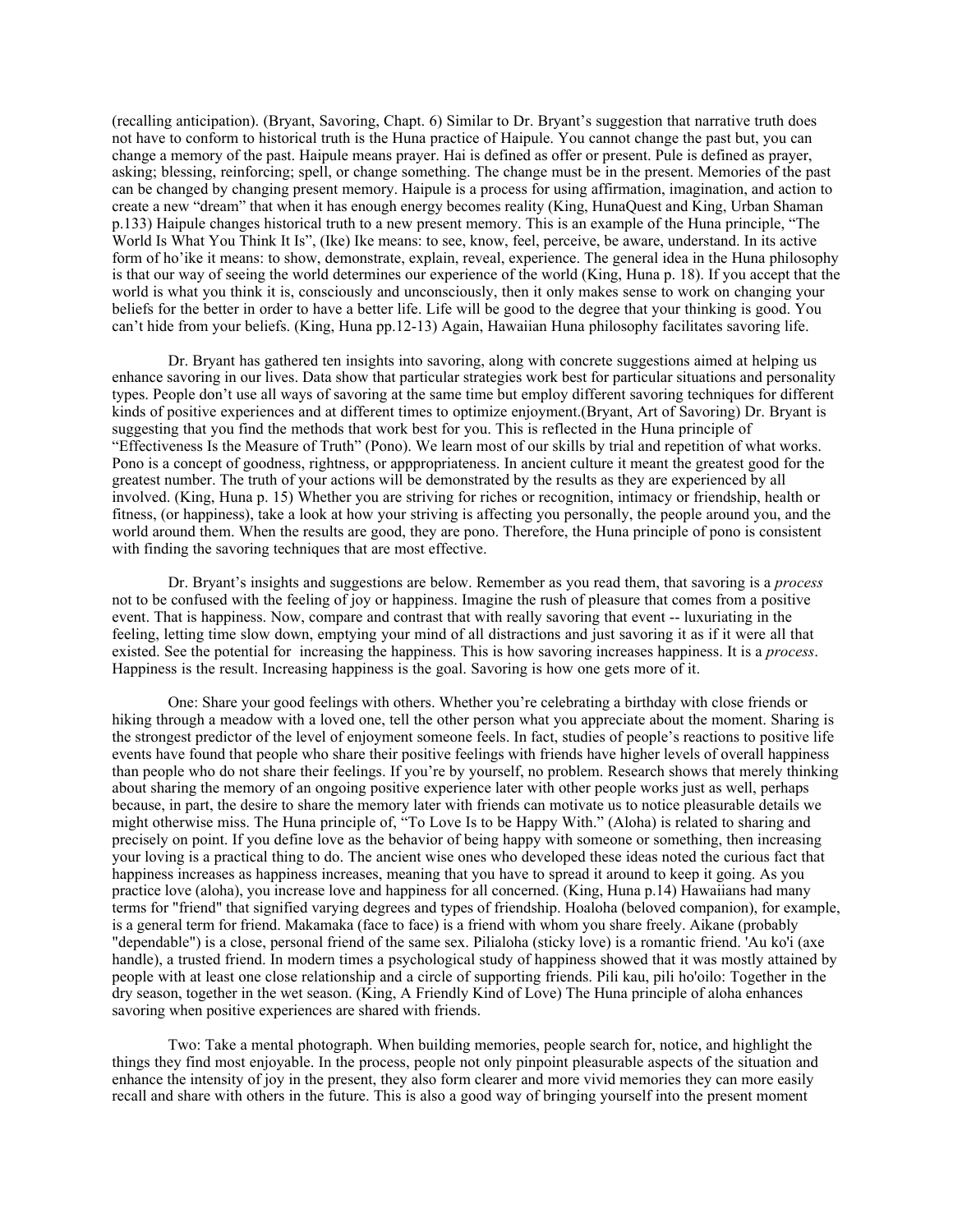consistent with the Huna principle of "Now Is the Moment of Power" (Manawa). All you have right now are memories of things in the past. It's your memories that you respond to now. (King, Huna p.20) Further, noticing and highlighting the most enjoyable things is consistent with the Huna principle "Energy Flows Where Attention Goes" (Makia). Things you lose interest in fade into the background of your life along with the things that never interested you in the first place. (King, Huna p.19) Highlighting things that you find most enjoyable brings them into the foreground where they can be savored.

Three: Congratulate yourself. This style of savoring involves "patting yourself on the back" mentally and exalting in the warm glow of pride associated with a positive outcome. Research shows that the more people mentally affirm themselves when they do well, the more they report enjoying the particular outcome. Selfcongratulation promotes savoring by attributing responsibility for success to oneself. Congratulating yourself is a form of "To Love Is to be Happy With" (Aloha). Loving yourself increases self esteem and makes you happy with yourself. In the pages his book Urban Shaman where he discusses the Huna principle of "To Love Is to be Happy With" (Aloha), Dr. King asks the reader:

For one full minute sit quietly, close your eyes, and compliment yourself unceasingly for any good quality, characteristic, or behavior you can think of. If negative responses or self-criticisms arise keep on complimenting. When you've finished be aware of your feelings and sensations. You will almost always feel a lot better. (King, Urban Shaman pp.73-74)

Four: Sharpen your sensory perceptions. You take a bite of delicious cheesecake. Close your eyes to block out visual distractions and concentrate on the rich taste to intensify the flavor. Sometimes competing sights, sounds, or smells can interrupt the flow of positive feelings and dampen savoring. In these cases, blocking out distractions can enhance savoring by sharpening your focus of attention on the pleasure itself. This is another example of "Energy Flows Where Attention Goes" (Makia) and "Now Is the Moment of Power" (Manawa).

Five: Shout it from the rooftops. Laugh out loud, jump up and down, and shout for joy. Outwardly expressing positive feelings can intensify them by providing our minds with physical evidence that we are, in fact, joyful. In several experiments, people instructed to express their feelings in observable ways while watching a humorous video reported more enjoyment than people instructed not to express their feelings. This is a good example of "To Love Is to be Happy With" (Aloha). Expressing your joy is an expression of loving yourself for your accomplishments and makes you happy. In Huna philosophy, speaking words of positive events builds energy. Further, the increased breathing and positive posture will also bring about happiness. Expressing positive feelings in observable ways will also bring attention to them. Another Huna principle that comes to mind is "Energy Flows Where Attention Goes" (Makia). "Words are useful in helping to direct or redirect our attention. Directing or redirecting attention can have powerful effects... words can play a useful role...They evoke associations, associations stir up memories, and memories influence behavior" (King, Huna pp.44-45) In addition, according to Huna philosophy, this will cause more positive events to flow into your life.

Six: Compare the outcome to something worse. By comparing the good experience with a less pleasant one, you'll have a frame of reference by which to judge the actual experience's merits—and it will make that experience seem even better. Case in point, in several studies participants receiving grades or achievement scores were instructed to think about either how their scores could have been worse or how they could have been better. Imagining a worse outcome increased appreciation of success, while imagining a better one lowered appreciation. This is what Dr. Bryant and Dr. Veroff call downward hedonic contrast, cognitive evaluations that make one's current state seem better in relation to relevant comparative standards. This is a variation of the Huna principle of "To Love Is to be Happy With" (Aloha). One way to increase happiness is to count your blessings. Seek out and feel appreciation for all the good things you can find. (King, Huna p. 31) Dr. Bryant's suggestion is a variation of this principle because he proposes developing an appreciation for the good things (i.e. the positive event in your life) in a different way -- by creating a frame of reference that elevates the positive event (i.e. how things could have been worse). This also relates to number eight below. It should be noted that Huna philosophy does not suggest focusing attention on negative outcomes such as imagining how things could have been worse because such focus tends to attract that kind of thing into one's life. On this point, Huna philosophy and Dr. Bryant's and Dr. Veroff's suggestion are at odds.

Seven: Get absorbed in the moment. Try not to think, but rather just get totally immersed or engrossed in the positive event. Savoring through absorption involves deliberately avoiding mental reflection in favor of simply experiencing the ongoing positive event as it is unfolding. In line with a Buddhist viewpoint, being in the moment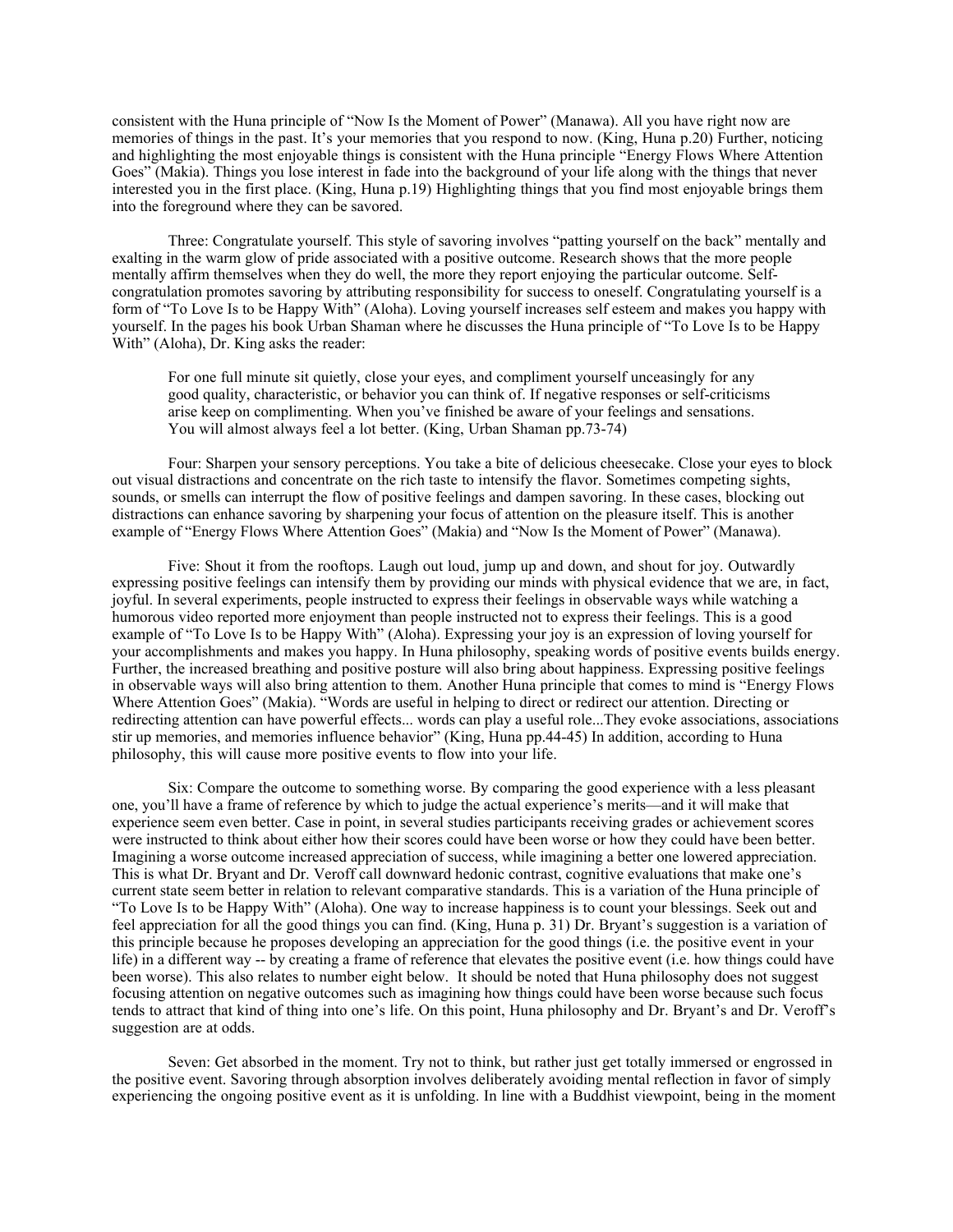does not involve judging what you're experiencing, but rather being mindfully aware of the feelings you're experiencing at the moment. People often report enjoying themselves most after "flow" experiences—those moments when they became totally absorbed in what they were doing and lost all sense of time and place. People most often experience flow when their skills perfectly match the demands of a particular activity. Of course, this is an expression of the Huna principle, "Now Is the Moment of Power" (Manawa).

Eight: Count your blessings and give thanks. You can find more joy by reminding yourself of your good fortune and expressing gratitude for it. Don't forget that this strategy has two parts. Counting blessings, the first part, involves pinpointing what you're grateful for and why you appreciate it. The second step is expressing gratitude. Research indicates that saying "thank you" can actually increase our joy by making us more consciously aware of our positive feelings. With effort over time, you can cultivate an "attitude of gratitude" that becomes a habit, giving you a grateful disposition. Developing such a habit is related to the Huna principle of, "Energy Flows Where Attention Goes" (Makia) blessing positive events and outcomes actually attracts more of them into your life. Of course, it is also related to, "To Love Is to be Happy With" (Aloha) as discussed in number six above.

Nine: Remind yourself of how quickly time flies. Think about how fleeting the time is, how much you wish it could last forever, and tell yourself to savor it now. Realizing how short-lived time is and wishing it could last forever can motivate you to seize the moment while it's unfolding. If you think this strategy contradicts tip number seven (get absorbed in the moment), you're right. You can't think about the "fleeting nature of time" while simultaneously trying simply to absorb the experience without thinking about it at all. In other words, some ways of savoring are incompatible with each other. But each strategy offers a different tool—meant for different situations and different personality types—for finding more joy. Seizing the moment focuses attention on the here and now consistent with the Huna principle, "Now Is the Moment of Power" (Manawa). Realizing how short-lived time is and wishing it could last for ever invokes, "To Love Is to be Happy With" (Aloha).

Ten: Avoid killjoy thinking. Avoid the temptation to think about other places you should be and other things you should be doing. When it comes to feeling joy in life, it's just as important to avoid thinking negatively as it is to think positively. Research shows that the more killjoy thoughts people have in response to a personal achievement, the less they tend to enjoy it and the sooner their enjoyment fades. Across many studies, depression and low self-esteem make people more likely to engage in killjoy thinking. This is consistent with the Huna principle of, "All Power Comes from Within" (Mana). All the power that creates our experience comes from our body, mind, and spirit. Nothing ever happens to us without our participation. Therefore, no one else makes you unhappy. You make yourself unhappy. If the power was in you to create it, then the power is in you to change it. (King, Urban Shaman p.74) We have the power to change killjoy thinking. This is also an application of, "The World Is What You Think It Is" (Ike). Negative thinking reduces energy and thinking positively makes your personal experience of reality through beliefs, attitudes, and desires more filled with happiness.

In conclusion, we have seen that the techniques and skills of the process of savoring to increase happiness in our lives are consistent with Huna's seven essential principles. Further, applying the seven principles of Huna to our lives consistent with the process of savoring holds the potential to increase our level of happiness, make us more healthy and benefits society in general. Huna practitioners already teach or practice some savoring and they have a variety of specific techniques for savoring, although the term savoring is not always used in Huna philosophy. However, I believe the process of savoring as contained in positive psychology offers many more skills and techniques that should be incorporated into Huna philosophy. In my experience as a Huna practitioner, I have found that the reasons a high proportion of people seek out Huna philosophy is because they have a problem or discomfort to correct, or they are on a spiritual quest to satisfy an unfulfilled need. Accordingly, it is only natural that in response, Huna philosophy addresses those reasons, usually by offering techniques to help people cope. I believe this is also reflected by the emphasis within Huna philosophy on healing. This is not to say that healing should receive any less emphasis in Huna philosophy than it currently does. Having the capacity to cope with adversity is vital to life. On the other hand, savoring is the positive counterpart to coping. Isn't one goal of any philosophy of life to maximize well-being? And, doesn't that goal require an emphasis on increasing pleasure and happiness through techniques such as savoring as well as an emphasis placed on coping? Huna philosophy with added emphasis on positive psychology skills and techniques of savoring, has potential to increase happiness and pleasure for anyone, including those who consider themselves healthy and spiritually fulfilled. Therefore, I believe it would make Huna's appeal more universal. Accordingly, I encourage Huna practitioners to place more emphasis on the recognition of the preconditions to savoring and the practice of additional savoring skills and techniques such as are being taught in modern positive psychology by Dr. Bryant, Dr. Veroff, and other positive psychologists as an integral part of Huna teaching and counseling.